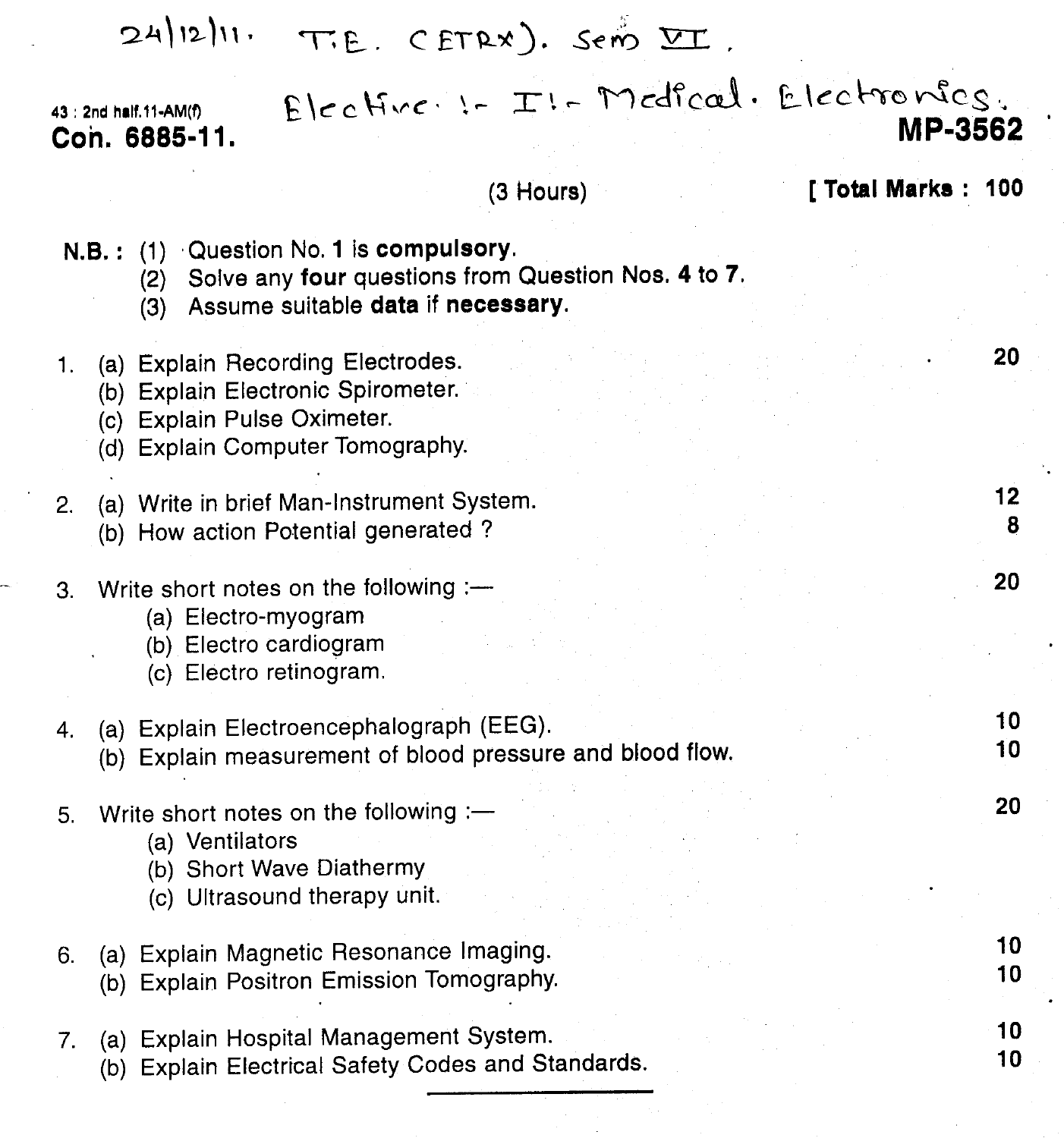$CTRX$  Sem- $\overline{Y}$  (ReD 10/12/201) TE  $ET$ MP-3542

# (3 Hours)

230 : 2ndHf11 C.mk **Con. 6482-11.**

## [ Total Marks: 100

|                                 | N.B. (1) Question No. 1 is compulsory.<br>Attempt any four out of remaining six questions.<br>(2)<br>(3) Assume any suitable data wherever required.<br>(4) Draw neat diagrams and sketches wherever required.                                                                                                                              |                                        |
|---------------------------------|---------------------------------------------------------------------------------------------------------------------------------------------------------------------------------------------------------------------------------------------------------------------------------------------------------------------------------------------|----------------------------------------|
| 1.1<br>(a)<br>(b)<br>(c)<br>(d) | Explain any five characteristics of instrument.<br>Explain classification of transducer.<br>What are advantages of active filter over passive filter ? Also draw active filter<br>circuit and explain its operation.<br>Explain composite controller with one example.                                                                      | 5<br>5<br>$\overline{\mathbf{5}}$<br>5 |
| 2.<br>(a)<br>(b) -              | Derive an expression for unit step response of second order system.<br>Explain in detail inductive transducer along with primary transducer to measure<br>air pressure.                                                                                                                                                                     | 10<br>10                               |
| 3.1<br>`(a) ∶<br>(b)            | Explain bonded and unbonded strain gauges with neat diagrams. What are the<br>advantages of semiconductor strain gauge?<br>Explain thermocouple with respect to following :-<br>Temperature range<br>(i)<br><b>Material used</b><br>(iii)<br>Linearity, non-linearity<br>(iii)<br>Cold junction compensation<br>(iv)<br>Thermopiles.<br>(v) | 10<br>10                               |
| 4.                              | (a) Explain window detector for any one industrial application.<br>(b) What is need of logarithmic amplifier ? Also explain logarithmic amplifier with<br>neat circuit diagram in detail.                                                                                                                                                   | 10<br>10                               |
| (a)<br>5.                       | Explain multichannel data acquisition system to measure and display humidity, 12<br>pH, liquid level, temperature and pressure.<br>(b) What is need of data logger ? Explain its operation, advantages, disadvantages 8<br>with neat block diagram.                                                                                         |                                        |
| 6. .                            | (a) Explain P, PI, PD, PID electronics controller with neat circuit diagram, expression<br>and applications.<br>(b) Compare Continuous and Discontinuous Controller. Explain discontinuous<br>controller with one application.                                                                                                              | 12<br>8                                |
| $7 -$                           | (a) What is need of Instrument Calibration ? Explain preparation for calibration also<br>explain standard calibration procedure.                                                                                                                                                                                                            | 12                                     |

(b) Write a note on Distributed Control System. 8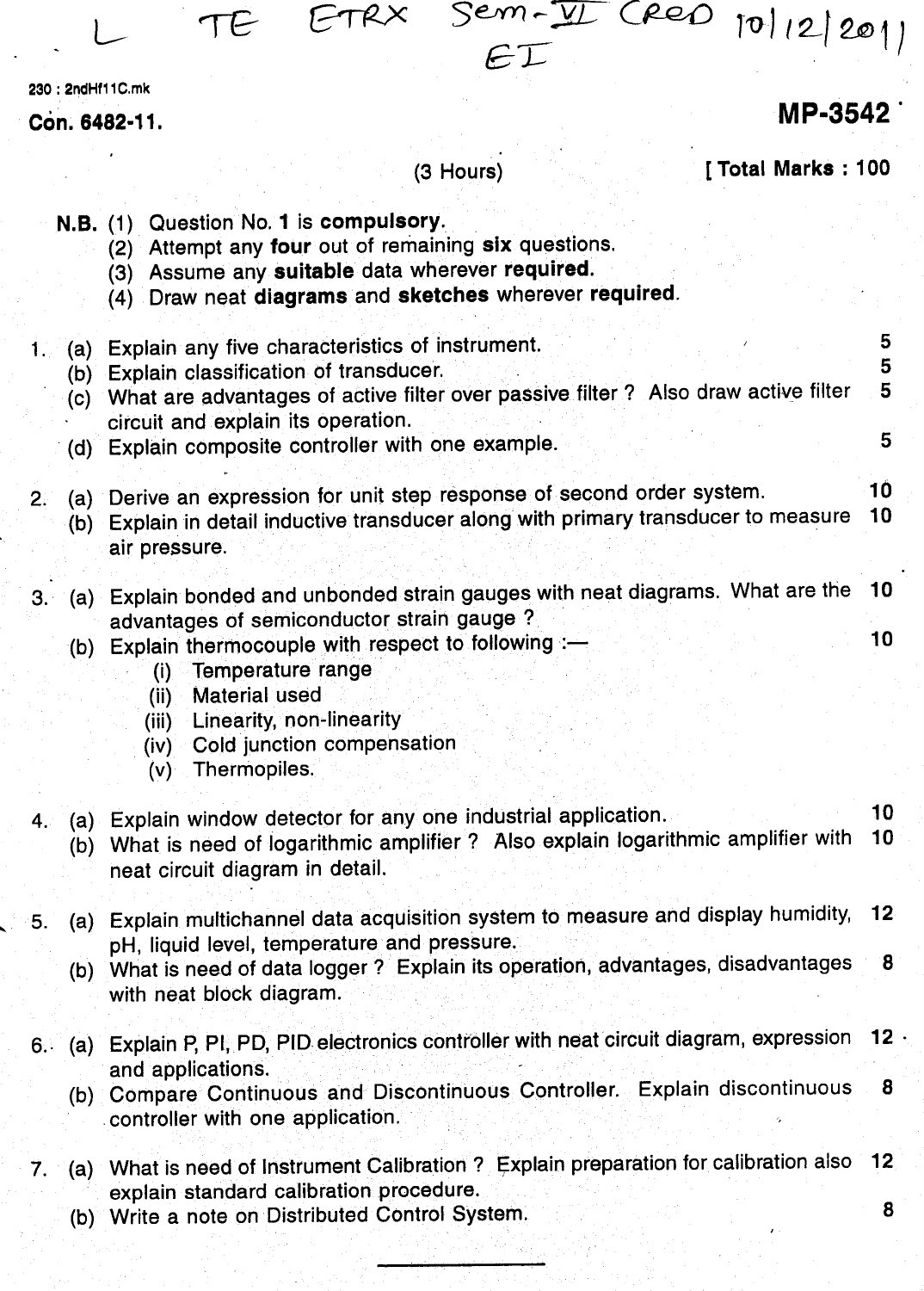TE ETRY Sem - VI (R)  $30|1|11$ 

MDL

33 2nd half 11-AM(d) Con. 6117-11.

## **MP-3547**

10

(3 Hours)

**I Total Marks: 100** 

- N.B.: (1) Question No. 1 is compulsory.
	- (2) Solve any four from remaining six questions.
	- (3) Assume suitable data wherever required but justify it.
	- (4) Figures to the right indicate full marks.
- 1. Solve the following  $\rightarrow$  20
	- (a) How are waveguides different from the normal two wire transmission lines? Discuss the similarities and dissimilarities.
	- (b) Write a note on reentrant cavities and show that it supports infinite modes.
	- (c) How are Microwave measurements different from low frequency measurements?
	- (d) What are applications of Microwaves?
- 2. (a) What are slow wave structures? Explain how a helical TWT achieves amplification. 10
	- (b) Derive wave equation for TE wave and obtain all the field components in a circular 10 waveguide.
- 3. (a) Explain the action of isolator, gyrator and circulator using ferrites, mention their 10 typical applications.
	- (b) Explain Gunn effect using the two valley theory. Describe the several donation 10 formation modes of Gunn diode. Mention the typical characteristics and applications of Gunn diode.
- 4. (a) A reflex Klystron operates under the following conditions.

$$
V_0 = 600
$$
 V, L = 1 mm, R<sub>sh</sub> = 15 K $\Omega$ ,

e  $\frac{6}{10}$  = 1·759  $\times$  10<sup>11</sup> (MKS system); fr = 9 GHz m

The tube is oscillating at "fr" at the peak of the  $n = 2$  mode or  $1 -$  mode. Assum 4

that the transit time through the gap and beam loading can be neglected.

- (i) Find the value of the repeller voltage Vr.
- (ii) Find the direct current necessary to give a Microwave gap voltage of 200 V.
- (iii) What is the electronic efficiency under this condition?
- (b) What do you understand by the terms cut-off wavelength, dominant mode, guide 10 wavelengths, phase velocity, group velocity and wave impedance, obtain the mathematical relations for each one of these and their interrelationships.

[ TURN OVER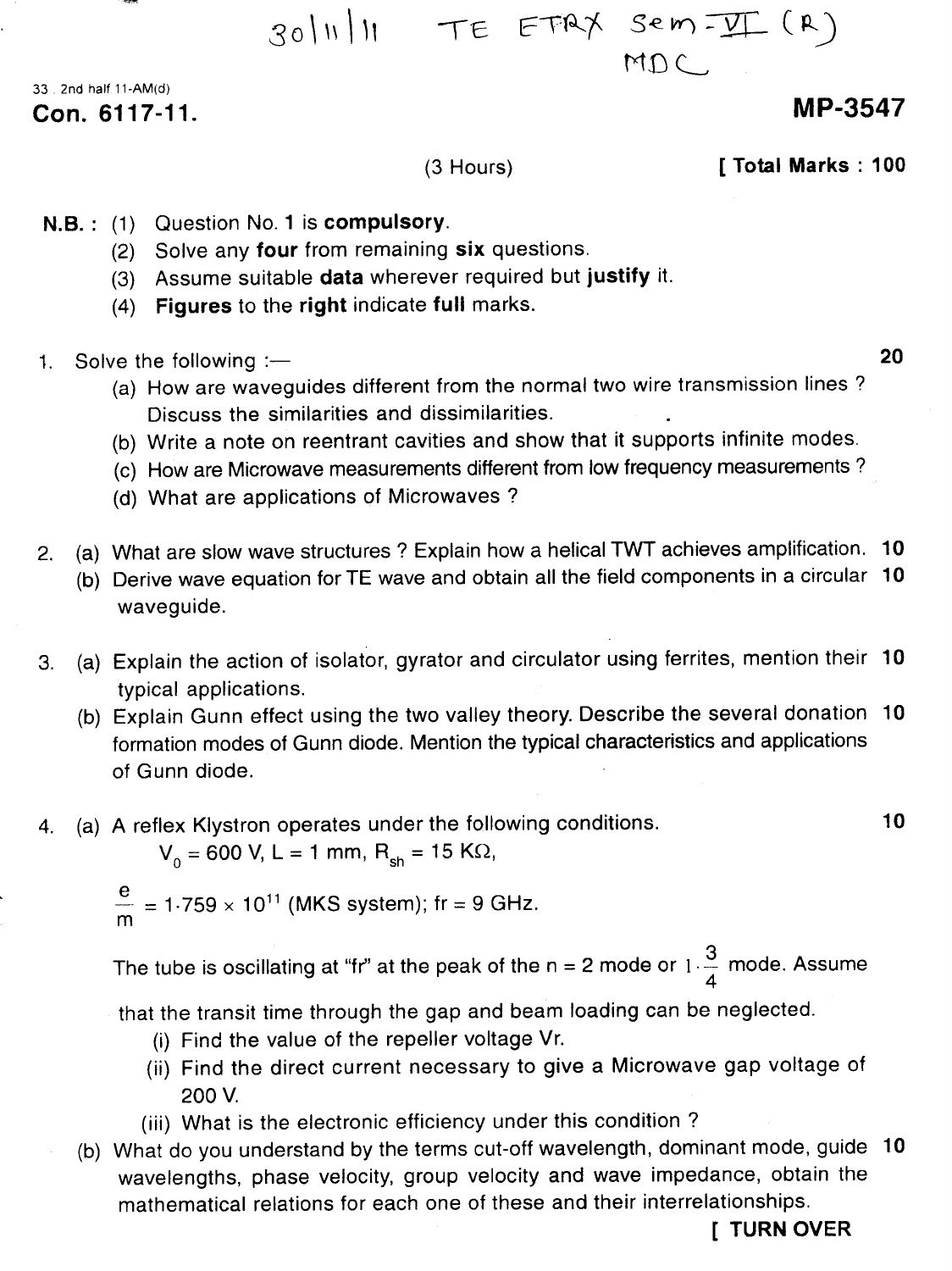34 . 2nd half.11-AM(d)

# **Con. 6117-MP-3547-11.**

5. (a) An air filled rectangular waveguide of inside dimensions  $7 \times 3.5$  cm operates in 10 the dominant  $TE_{10}$  mode.

 $\overline{2}$ 

- (i) Find the cut-off frequency.
- (ii) Determine the phase velocity of the wave in the guide at a frequency of 3·5 GHz.
- (iii) Determine the guided wavelength at the same frequency.
- (b) Explain the operation of H-plane and E-plane Tee's and derive the scattering matrix 10 for these Tee's.
- 6. (a) A TWT operates under the following parameters The matter of the state of the state of the state of the state of the state of the state of the state of the state of the state of the state of the state of the state

Beam voltage  $V_0 = 3$  kV.

Beam current  $I_0 = 30$  mA.

Characteristic impedance of helix :  $Z_0 = 10 \Omega$ 

Circuit length  $N = 50$ .

Frequency  $f = 10$  GHz.

Determine (i) the gain parameter (ii) the output power gain  $\mathsf{A}_\mathsf{p}$  in decibels and (iii) all four propogation constants.

- (b) Explain the methods used for power measurement in Microwave. 10
- 7. Write short notes on the following :--- **20** 
	- (a) IMPATT Diode and TRAPATT diode
	- (b) Waveguide attenuators
	- (c) Measurement of VSWR.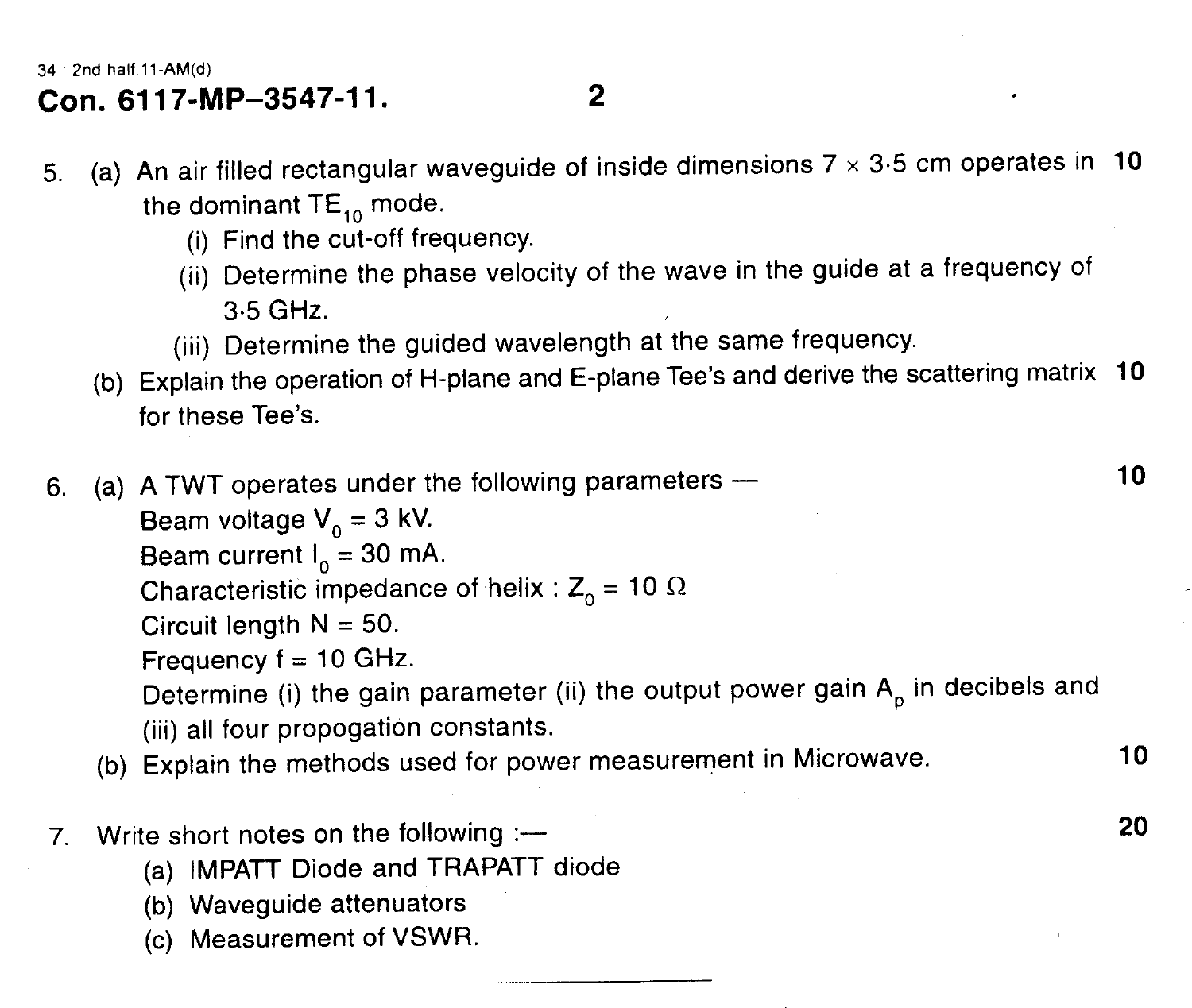$12$ 

Con. 6185-11.

Et nx -sem  $M$  $R$ <sup>- $\pi$ </sup>  $M$ <sup> $R$ </sup> $-35$ 

(3 Hours)

## **[ Total Marks : 100**

10M

**10M** 

NB.

- 1. Question no. 1 is compulsory.
- 2. Out of remaining questions, attempt any four questions.
- 3. In all five questions to be attempted.
- 4. Figure in bracket indicate full marks.
- Q1. A) Distinguish between BIU and EU of 8086. (5M)
	- B) Explain pipelining in PIC18F. (5M)
	- C) List and explain process control instructions. (5M)
	- D) Explain control word for 8255 PPI. (5M)
- Q2. A) Explain the role of 8288 bus controller in maximum mode of 8086. 10M
	- B) Draw timing diagram for minimum mode of 8086. **10M** 
		- i) Read bus cycle  $\mathbf{ii}$ Write bus cycle
- Q3. A) Explain the following 8086 instructions.
	- a) AAS b) SHL c) JCXZ d) CLC e) MOVS
	- B) Write a program to sort ten numbers in ascending order using 8086. 10M
- Q4. A) Explain different ways in which parameters are passed to the procedure. 10M
	- B) Write a program to create a delay of 100ms. The program is to be run on a PIC 18F 10M controller clocked by 40 MHz crystal oscillator.
- Q5. A) What are the different functional blocks of 8259? Explain its initialization process. 10M
	- B) What are handshaking signals? Explain the need for handshaking signals. Explain the 10M various modes of 8255 PPI with handshaking signals.

### Q6. A) Explain different addressing modes of PIC 18F controller. **10M**

B) Explain logic and rotate instructions of PIC 18F controller.

- Q7. Write short note on :
	- A) Mixed language programming.(7M)
	- B) Interface of 8086-8087.(7M)
	- C) Modes of OMA transfer.(6M)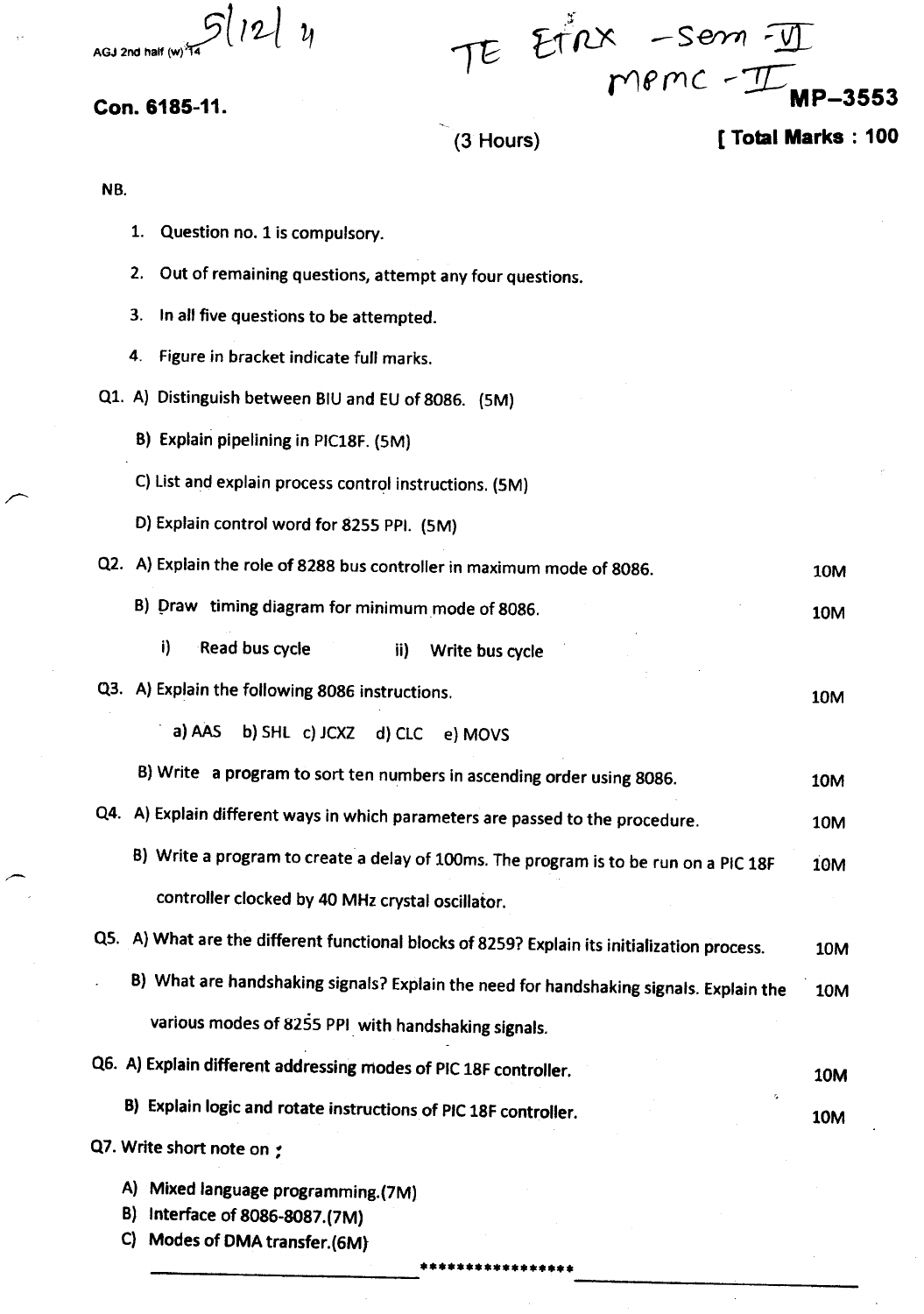TE- *E~ -* :TI!- *[(L!)*

DTSS

Con. 6923-11.

p3-ksl-upq-Scot 5 | 12 | 11

#### (3 Hours)

w.  $\sim$  3500  $\sigma$ 

 $\frac{1}{1}$  order matrix  $\frac{1}{100}$ 

- N.B.: (1) Question No. 1 is compulsory.
	- (2) Attempt any four questions out of remaining six questions.
	- (3) Figures to the right indicate full marks.
	- (4) Assumptions made should be clearly stated.
	- (5) Assume any suitable data whenever required but justify the same.
	- 1. (a) Find the number of complex addition and complex multiplication required 20 to find OFT for 16 point signal. Compare them with the no. of computation required if FFT algo is used.
		- (b) Test the following signals for linearity and time variance/invariance.

(i) 
$$
y(n) = x(n)
$$
.  $x(n)$ .

(ii) 
$$
y(n) = n x(n)
$$
.

$$
(iii) \t y(n) = x(2n).
$$

$$
(iv) \qquad y(n) = x(n-2).
$$

(v) 
$$
y(n) = e^{x(n)}
$$
.  $x(n)$ .

- (c) By giving analysis and synthesis equation for DTFT,DFT and z-transform. Describe it, with the help of physical interpretation.
- (d) Determine whether or not each of the following signals is periodic. If a signal is periodic, specify its period.

$$
(i) \qquad x(n) = e^{j 6\pi n}
$$

(ii) 
$$
x(n) = e^{\sqrt{\frac{3}{5}} (n + \frac{1}{2})}
$$

(iii) 
$$
x(n) = \text{Cos}\left(\frac{2\pi}{3}\right)^n
$$

#### **I TURN OVER**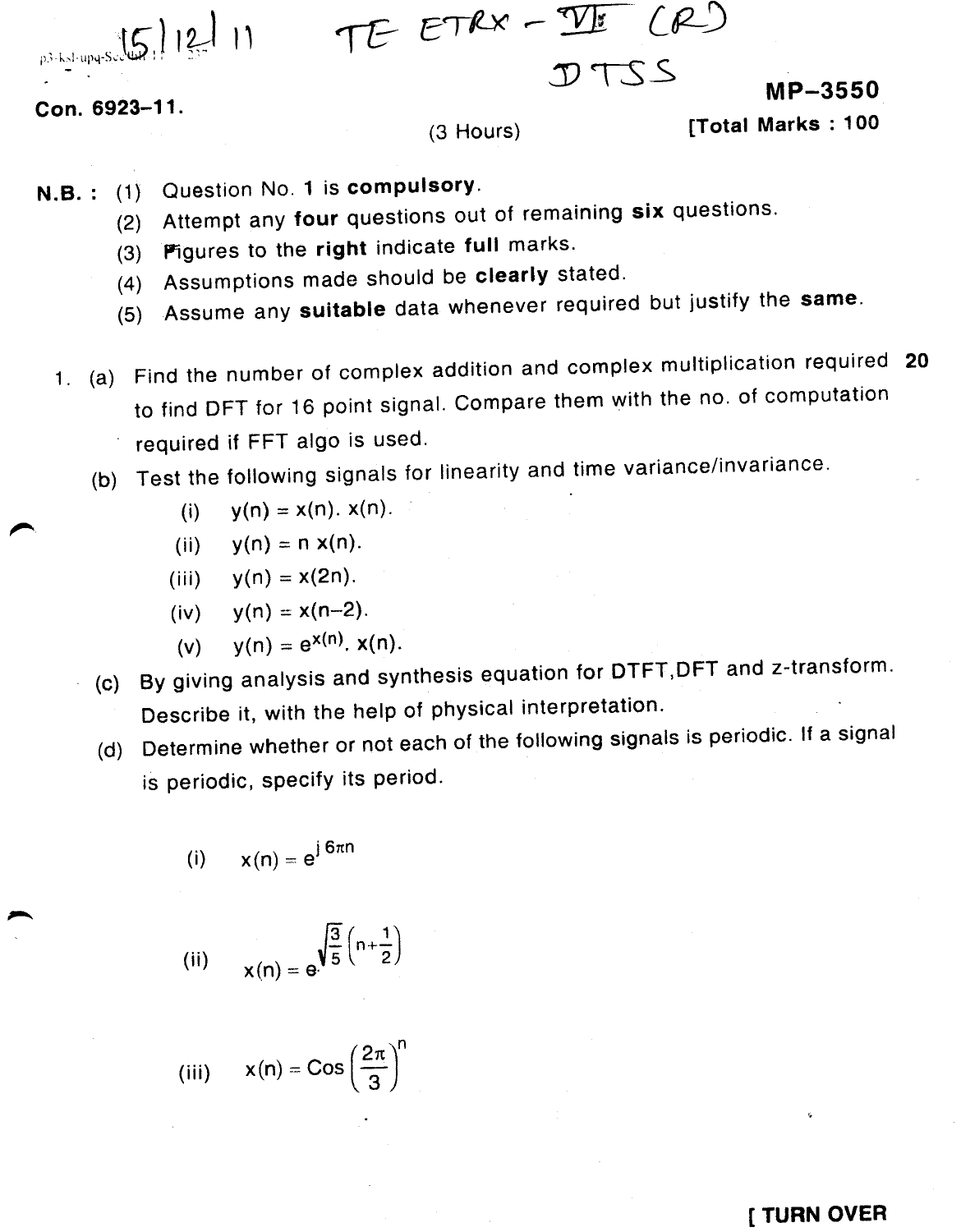#### Con. 6923-MP-3550-11.

2. (a) Determine the inverse z-transform for the following  $x(z)$  by Partial Fraction 10 Expansion Method.

$$
x(z) = \frac{z+2}{2z^2-7z+3}
$$

if Roc's are (i)  $|z| > 3$ 

- (ii)  $|z| < \frac{1}{2}$ (iii)  $\frac{1}{2} < z < 3$
- (b) Find the Z-transform of the sequences  $x(n) = u(n) u(n-8)$  and sample it 10 """'" at 6 points on the unity circle, using the relation

$$
x(k) = x(z)|_{z = e^{j2\pi k/6}; k = 0,1,...,5}
$$

Find the inverse DFT of  $x$  (k) and compare it with  $x(n)$  and give comments.

3. (a) Show cascade and parallel realization for

$$
H(z) = \frac{1 - \frac{1}{2}z^{-1}}{1 - z^{-1} + \frac{3}{10}z^{-2}}
$$

(b) Identify the following filter based on its Pass Band by sketching its frequency  $\,\mathbf{1}$   $\,$ response.

h (n) = { 1,  $-\frac{1}{2}$  }

- 4. (a) Let  $x(n)$  be a real valued sequences of length 'N' and let  $x(k)$  be its DFT 10 with real and imaginary part  $x_R$  (k) and  $x_I$  (k) respectively. Show that if  $x(n)$  is real  $x_R(k) = x_R$  (N-k) and  $X_1(k) = X_1(N-k)$  for  $k = 1...$  (N-1).
	- (b) Consider the length  $8$  sequence defined for  $0 \le n \le 8$ . **10**  $x(n) = \{ 1, 2, -3, 0, 1, -1, 4, 2 \}.$

10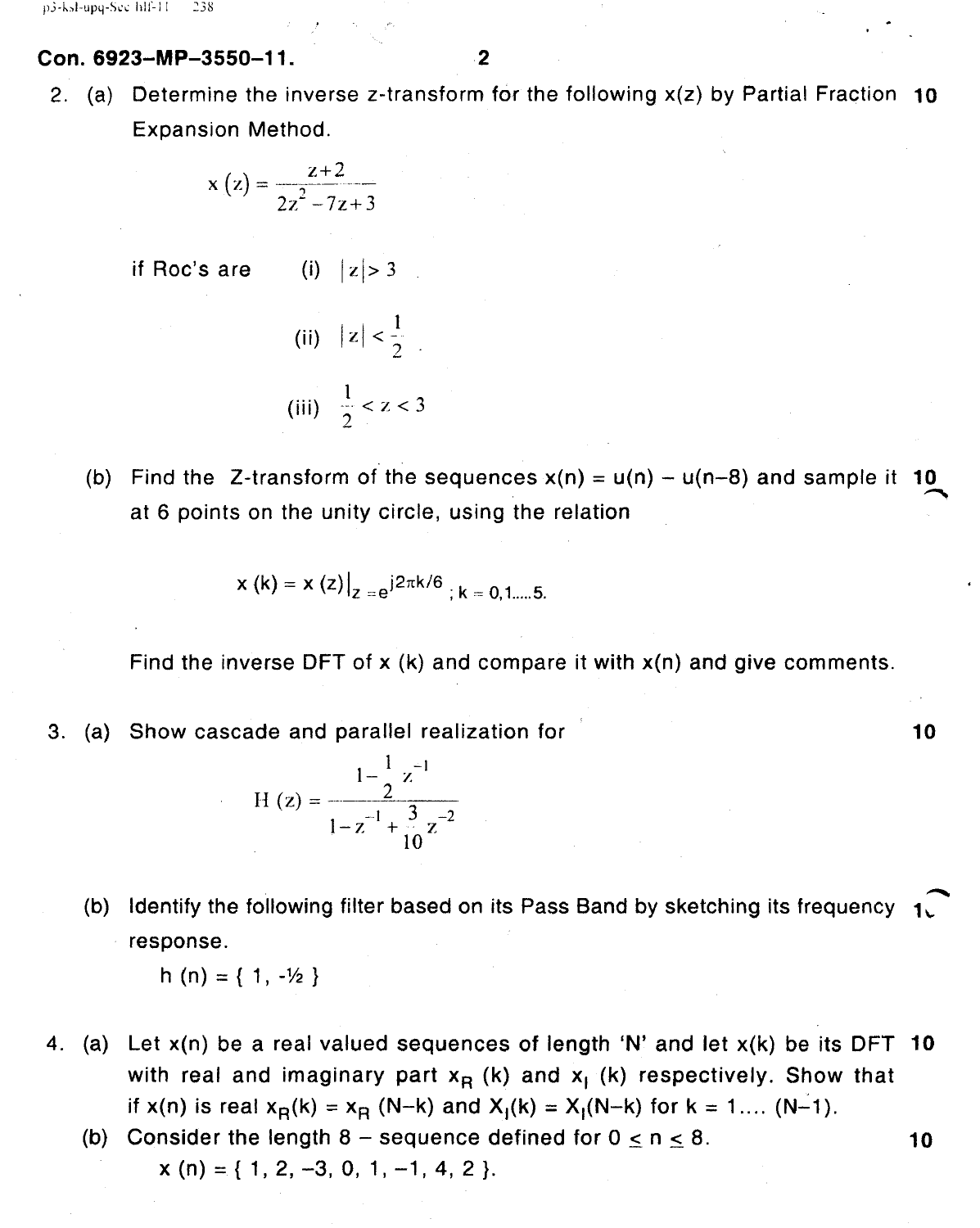Con. 6923-MP-3550-11.

 $\overline{\mathbf{3}}$ 

with a 8-point DFT. Evaluate the following function  $x(k)$  without computing DFT.

(i) 
$$
x(0)
$$
 (ii)  $x(4)$  (iii)  $\sum_{k=0}^{7} x(k)$  (iv)  $\sum_{k=0}^{7} |x(k)|^2$ 

5. (a) Using overlap and save technique, perform convolution of **10**  $x(n) = \{ 1, 2, 3, 4, 5, 6, 7, 8 \}$  $h(n) = \{ 1, \frac{1}{2} \}$ 

(b) Using DFT / 10FT method, find response of the system with impulse response. **10** h(n) =  $2\delta$  (n) + 5 $\delta$  (n) if the input to the system is  $x(n) = 2\delta (n) + 3\delta (n-1) + 5\delta (n-2).$ 

6. (a) With the help of neat block diagram explain any one DSP processor in detail. 7

(b) Write short notes on system classification. 3

(c) Compare IIR and FIR system. 4

(d) State sampling theorem and explain the following term: 6

- (i) Nyquist frequency
- (ii) Nyquist rate
- (iii) Folding frequency
- (iv) Sampling frequency.
- 7. (a) Derive the composite radin for  $6 = 2.3$  algorithm and draw the flow graph. **10** (b) The T.F. of a DTS has poles at  $z = 0.5$ ,  $z = 0.1 \pm j 0.2$  and zeros at  $z = -1$  **10**

. . . . . . . . . . . . .

and  $z = 1$ .

- (i) Sketch the pole zero diagram for the system.
- (ii) Derive the system Transfer function H(z) from pole-zero diagram.
- (iii) Develop the difference equation
- (iv) Find it the system is stable.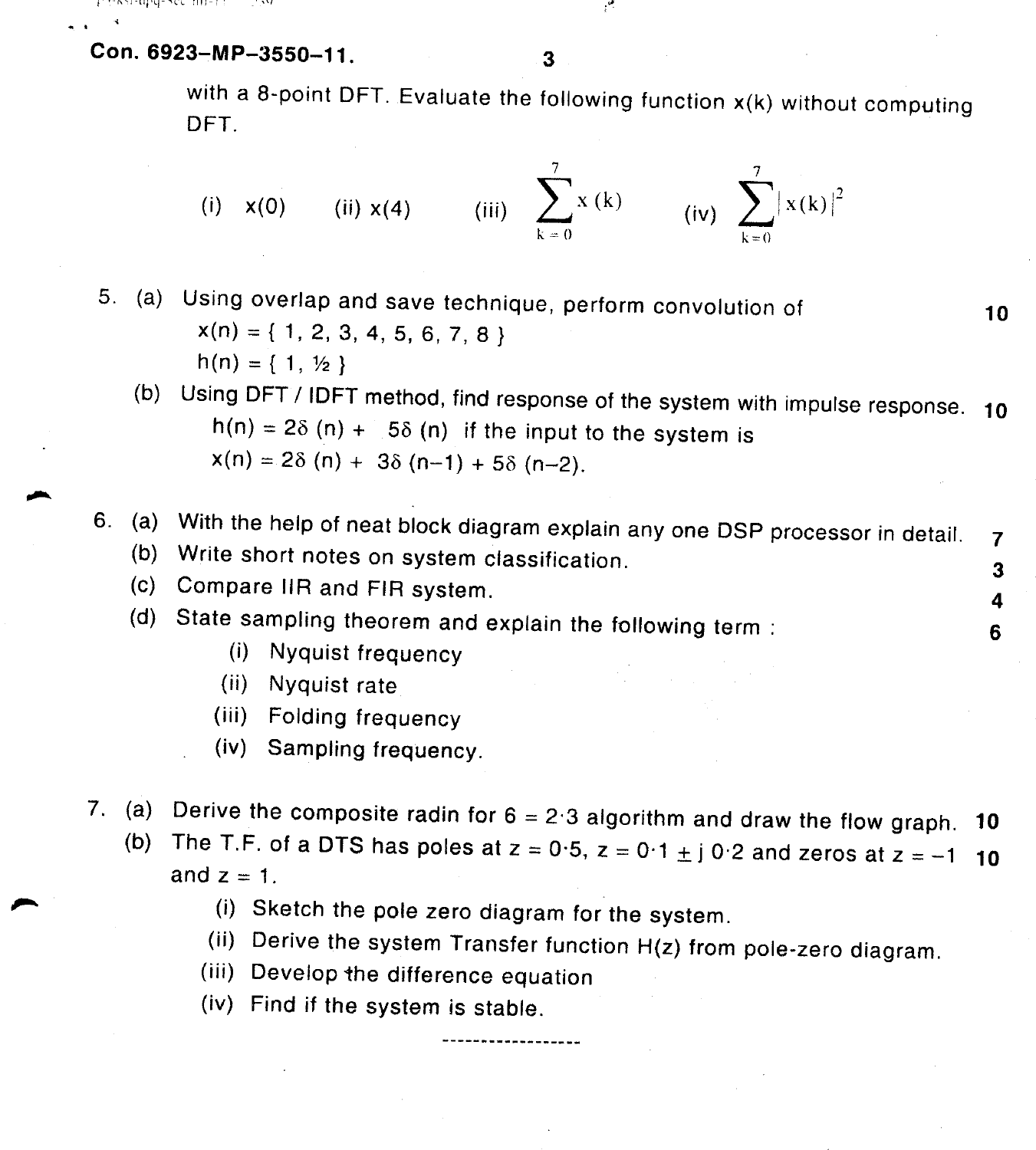$20|12|$   $1$  )<br>87: 2nd Half-Exam.-11 mine (d).

Con. 6930-11.

# $TE$  ETRX Sem-VI (R) Power Electron **. MP-3544**

#### $(3$  Hours)

[Total Marks: 100

- N. B.: (1) Question No.1 is compulsory.
	- (2) ,Solve any four questions out of remaining six questions.
	- (3) All questions carry equal marks i.e. 20.
	- (4) Assume suitable data if any.
- 1. (a) 100 V. d.c. source, a thyristor and R-L load is connected in series.  $R = 20 \Omega$  and 20  $L = 0.5$  H. Latching current of thyristor is 50 mA. Duration of the firing gate pulse is 50  $\mu$  sec. Will the thyristor get fired ? Justify your answer.
	- (b) Explain simple resistance triggering circuit to turn on SCR. Comment about the disadvantages of the circuit.
	- (c) Explain natural commutation and forced commutation of SCR. Differentiate between them.
	- (d) A 230 V, 1  $\phi$  a.c. voltage supply with 50 Hz frequency delivers power to load  $R = 10 \Omega$  through a halfwave controlled rectifier circuit. If  $\alpha$  i.e. firing angle is 60° find rectification efficiency.
- 2. (a) Draw and explain circuit diagram and working of single phase, full wave, bridge 10 controlled rectifier. Draw related waveforms. Derive equation for average value of output voltage  $V_0$  and rms value of output voltage.
	- (b) A single phase semiconverter, connected to 230 V., 50 Hz source, is feeding a 10 load R = 10  $\Omega$  in series with a large inductor which makes the load current ripple free. Firing angle is 45°. Calculate following performance parameters of this  $converter :=$ 
		- (i) Rectification efficiency
		- (ii) wrms value of fundament current ISI (source
		- (iii) Displacement Factor (OF)
		- (iv) Current Distortion Factor (CDF)
		- (v) Total Harmonic Distortion (THO).
- 3. (a) Draw and explain circuit diagram for the synchronized UJT triggering. Also 10 draw and explain the associated waveforms. How triggering angle is decided by above circuit?
	- (b) Explain class C commutation i.e. complementary commutation of SCR. Draw related 10 waveforms i.e. voltage across capacitor, thyristor voltage, thyristor current and current through capacitor *vis* time.
- 4. (a) In a class D commutation circuit supply voltage  $V_s = 230$  V and L = 20  $\mu$ H and 10  $C = 40 \mu F$ . If constant, ripple free load current of 120 A is assumed then calculate :-
	- (i) Peak value of current through capacitor and also through main and
		- auxilliary thyristor.
	- (ii) Circuit turn off times for main of auxilliary thyristor.
	- (b) Explain need, circuit diagram and working of inverse cosine scheme for triggering 10 a full inverter.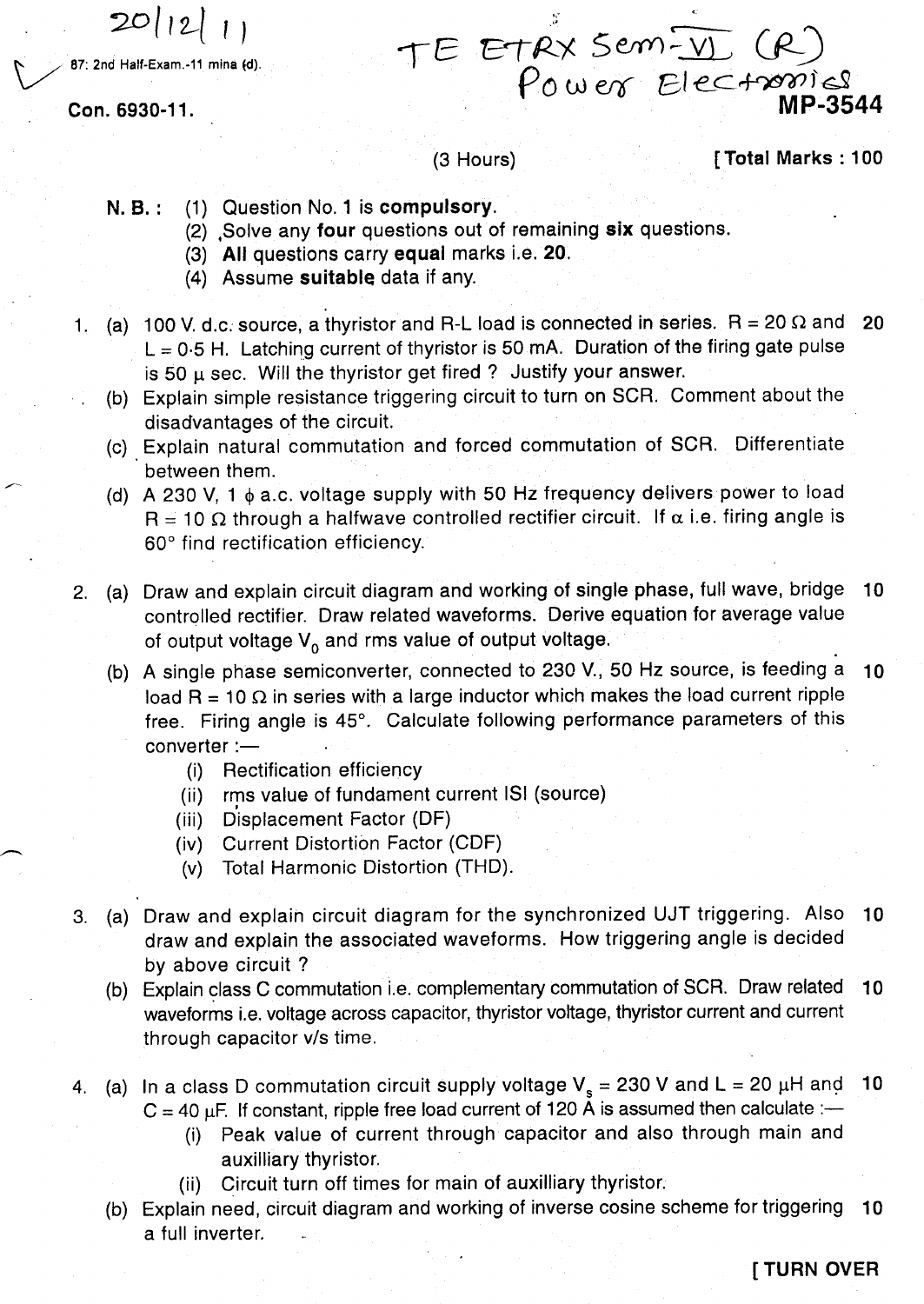88: 2nd Half-Exam.-11 mina (d).

# Con. 6930-MP-3544-11.

(a) Draw only and name properly the circuit symbol and I-V characteristics of TRIAC, 10<br>IGBT and GTO  $5.$ 

 $\overline{2}$ 

- Explain the follo  $\mathcal{B}$  is the following trivial values  $\mathcal{B}$ .
	- $v_{\rm eff}$  raung
	- $\frac{m}{d\tau}$  rat dt <sup>rating</sup> (ii)

Holding current (iii)

- Turn off time. (iv)
- 6. (a) What is the need of Snubber Circuit in thyristor? How the components of snubber 10 circuit are designed ?
	- (b) Draw and explain working of three phase half-wave controlled rectifier with 'R' Load or 3 phase, 3 pulse converter. Draw input and output voltage and mark  $\alpha = 0^{\circ}$  for each thyristor i.e. natural angle of conduction on the waveform.
- Write short notes (any three)  $:=$ 
	- (a) Microprocessor based Triggering Circuit.
	- (b) Soft Start Circuit.
	- (c) Isolation Circuits using Optocoupler and Pulse Transformer.
	- (d) Series and Parallel Connections of SCAs.

20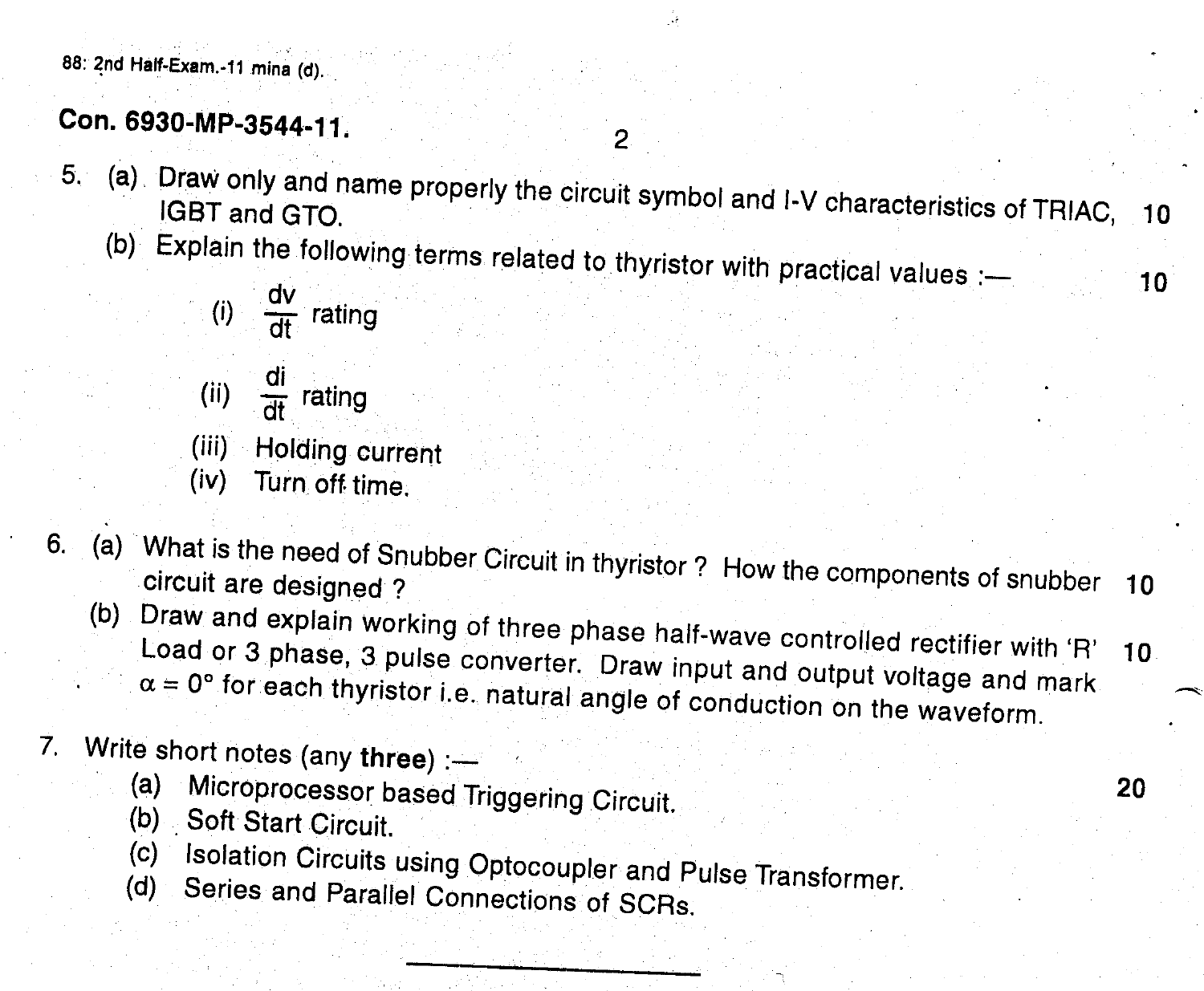$24|12|11$ 

70: 2nd Half-Exam.-11 mina (d).

Con. 6884-11.

## **MP-3556**

#### $(3$  Hours)

[Total Marks: 100

 $E+EX - \overline{Y\!\!\!\perp}$  CR)

Computer organization

- N. B.: (1) Question No. 1 is compulsory.
	- (2) Attempt any four questions out of remaining six questions.
	- (3) Assume any data wherever required but justify the same.
	- (4) Figures to the right indicate full marks.

|  | I. (a) Compare Paging and Segmentation in brief.           |  |
|--|------------------------------------------------------------|--|
|  |                                                            |  |
|  | (b) Explain different multiprocessor system configuration. |  |
|  |                                                            |  |
|  |                                                            |  |

- (c) Explain restoring division algorithm and draw its flowchart.
	- (d) Explain the register structure of IA32 family.

| 2. | (a) Explain the concept of cache memory with reference to the principle of locality 10<br>of reference, hit ratio and different cache architectures.<br>(b) What is virtual memory ? Explain how paging is useful in implementing virtual 10<br>memory. |    |
|----|---------------------------------------------------------------------------------------------------------------------------------------------------------------------------------------------------------------------------------------------------------|----|
| З. | (a) What is bus contention ? How it is resolved by using bus arbitration ?<br>(b) Draw a block schematic of micro programmed control unit and explain in brief. 10<br>Explain various methods of micro program sequencing.                              | 10 |
|    | 4. (a) Explain various DMA transfer modes in brief with diagrams.                                                                                                                                                                                       | 10 |

- $\overline{b}$ ). Explain various steps taken by CPU in interrupt processing. Explain how multiple 10 devices share a single interrupt line.
- 5. (a) What are different I/O access methods? Explain in detail. 10
	- (b) Difference between DRAM and SRAM cell. Draw basic diagram for DRAM cell 10 and explain its read and write operation in detail.
- 6. (a) Explain different addressing modes of Pentium processor with suitable example. 10
	- (b) What is pipelining? Show the suitable example with 5 stage pipelined architecture. 10
- 7. Write short notes on (any three)  $:=$ 
	- (a) Booth's Multiplication
	- (b) Floating point format.
	- (c) Various characteristics of memory.
	- (d) Hazards in pipelined architecture.

20

5